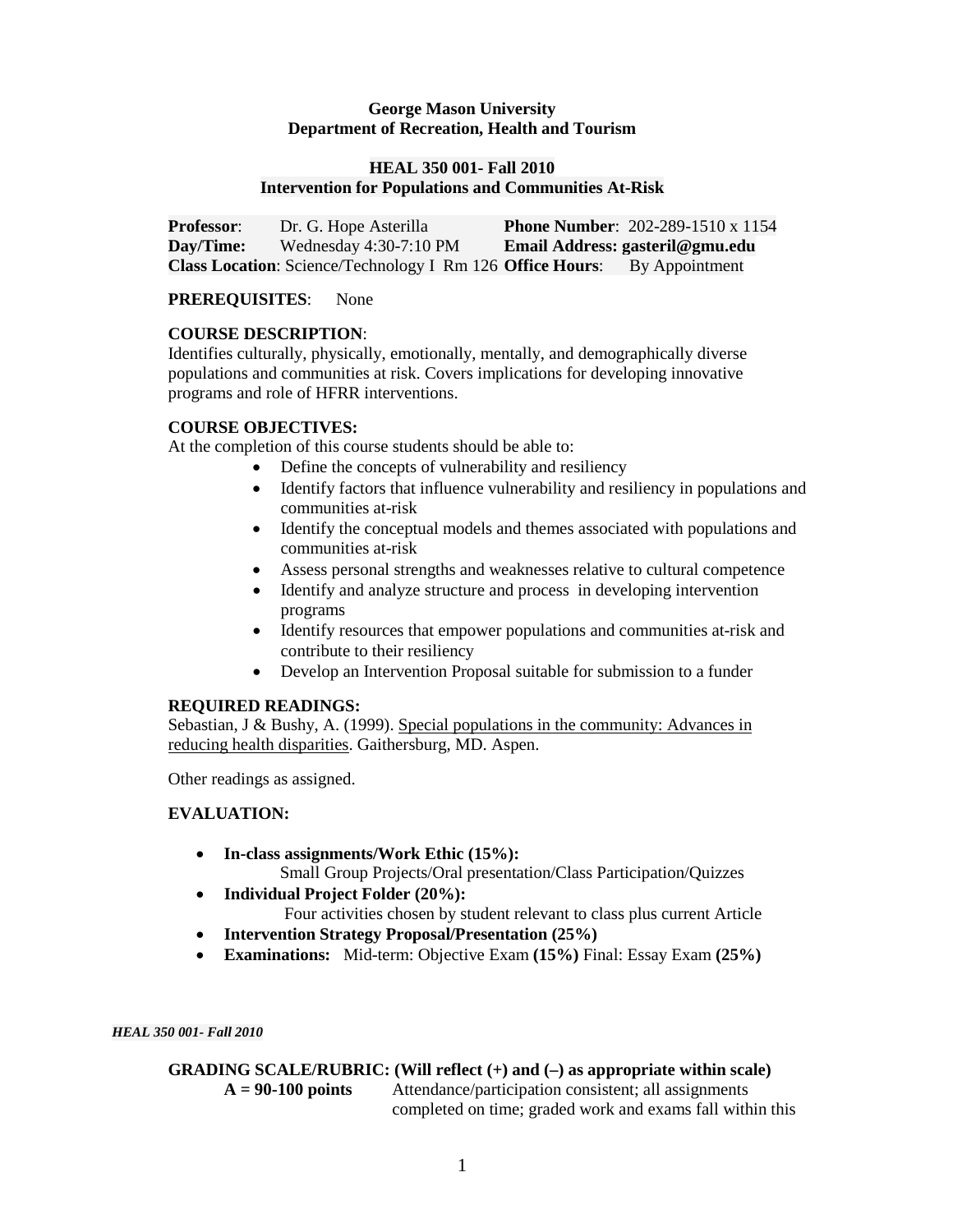| point range; work is neat, legible, typed and in proper      |
|--------------------------------------------------------------|
| format consistent; adheres to the GMU Honor Code.            |
| Attendance/participation fairly consistent; all assignments  |
| completed in a timely manner; graded work and exams fall     |
| within this point range; work is neat, legible, typed and in |
| proper format consistent; adheres to the GMU Honor Code.     |
| Attendance/participation usually consistent; most            |
| assignments completed in a timely manner; graded work and    |
| exams fall within this point range; work is usually neat,    |
| legible and in proper format; adheres to the GMU Honor       |
| Code.                                                        |
| Attendance/participation inconsistent; assignments           |
| incomplete or not submitted in a timely manner; graded       |
| work and exams fall within this point range; work may be     |
| unclear, illegible or not in proper format; work may be      |
| inconsistent with course goals or the GMU Honor Code.        |
| Attendance very inconsistent: assignments missing or         |
| usually incomplete; graded work and exams fall within this   |
| point range; work may be inconsistent with course goals or   |
| the GMU Honor Code.                                          |
|                                                              |

#### **ASSIGNMENTS:**

- **In-Class Assignments/Work Ethic**: Students will work in small groups to facilitate understanding of various topics. In addition, student groups will present an oral review **(10 minutes total)** of assigned chapters to the class for discussion. *Student attendance is critical for presentations as well as for participation as an audience member. Work performance, class participation and approach to assigned tasks are factored in this process.*
- **Individual Project Folder**: Students will complete **four** individual projects. For the first project, all students must select and participate in **an approved new leisure activity** of his/her choice. This activity must have an organizational backing. For the second project, students will **interview an elder in their family**. Students may then choose **any two activities of interest** from the below list to complete. All activities must relate to populations at-risk. Students will submit a one-paged typed summary, in correct format, of *each* experience detailing (1) why they chose that activity (2) what they learned from it (3) how the activity was relevant to the class and its significance/connection to populations at risk. Student will share **the leisure activity** with the class and *submit all projects in a soft folder for grading.* The list of options for the individual projects include:
	-
	- ► *visit a different neighborhood*\* ► write a relevant movie review ► participate in a new cultural event ► volunteer for day for a new or
	-
	- ► attend a community meeting ► interview a health professional ► write a poem/create a motivational ► attend the meeting of a campus poster  $(81/2 \times 11)$  relating to a community you
	-

Services at GMU

*HEAL 350 001- Fall 2010*

- 
- $\blacktriangleright$  volunteer for day for a new organization
- 
- $\blacktriangleright$  attend the meeting of a campus group new to

 $\triangleright$  visit the Office of Equity and Diversity  $\triangleright$  convince me of another option<br>Services at GMU

• **Current Journal Article:** Throughout the semester, students will be given several articles to analyze relating to the health and well-being of populations at-risk. These articles must be selected from professional journals, or credible newspapers or magazines. During this course, students are to monitor such publications for articles relevant to class topics. **Select and**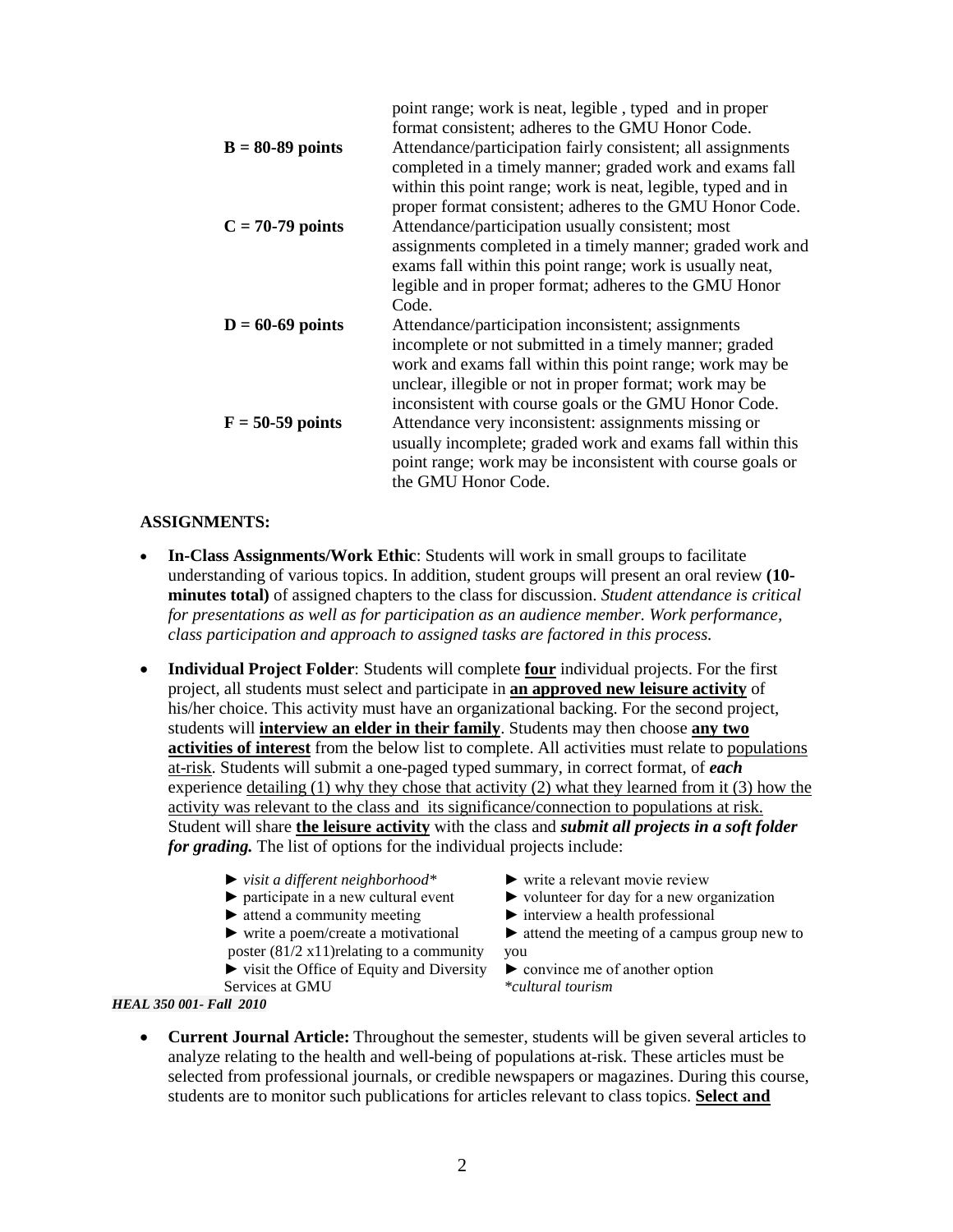**reproduce one article of your choice for a brief oral presentation.** A one page written summary**, to be submitted with your Individual Project Folder is required for this assignment.**

- **Intervention Strategy Proposal (IP):** The purpose of this project is to provide students with exposure to community-based organizations that work with populations at-risk. Students will select an organization or program in which to volunteer /observe for the semester. During this time students will interact with organization and talk with its leadership to identify a gap in current services where an intervention may be helpful. (Ideally, this project should be supportive of your major course of study). Students' will then complete an *Intervention Proposal Analysis Form (IPA)* and develop a short-term, "do-able" intervention strategy appropriate for this audience. This intervention will be presented to the class in a **five-minute oral presentation** supported by a two-three page written proposal to be submitted.
- **Independent Study Days:** Assignments in this class involve community interaction. Independent Study days provide students the opportunity to complete projects and to make appointments with their designated community organization during "regular" business hours. **Written benchmark assignments are submitted to ensure appropriate use of this time.**
- **Examinations:** The midterm will be objective in format. The final exam will be a case study.

# **NOTES:**

- Inclement Weather: Cancellation of classes due to weather will be announced by George Mason University. Students may be required to complete assignments for cancelled classes *virtually* at the discretion of the instructor to maintain course flow.
- **Assignments/Grading/Extra Credit**: All assignments and presentations are due on the scheduled date. All written assignments are to be typed. Late assignments (including those provided by email after class) may be accepted at the discretion of the instructor but will be assessed a point penalty and/or letter grade deduction. Assignments will **not be accepted** past original due date unless previously discussed. Any extenuating circumstances **must** be discussed with the instructor *prior* to the due date. Extra credit work will not be given in place of scheduled work assignments.
- **Absences**: Hand-outs or missed information are the student's responsibility to obtain.
- **Class Courtesy**: Please be mindful of your colleagues while in class. Please limit food intake to small snack items. Cell phones and pagers should be on vibrate or turned off. *Please do not take or make calls while class is in session—this includes texting while in class.*
- **Students with disabilities**. Students who are on file with the Disability Support Service Office should bring the documentation to the professor at the first class session.
- **E-mail**: Questions for the Professor will be returned in as timely a manner as possible. Many times specific questions may be answered in an all-class email response.



- All students are held to the standards of the George Mason University Honor Code [See http://www.gmu.edu/catalog/apolicies/#Anchor12]
- University policy states that all sound emitting devices shall be turned off during class unless otherwise authorized by the professor
- $\div$  Students with disabilities who seek accommodations in a course must be registered with the Office of Disability Services (ODS) and inform the instructor , in writing, at the beginning of the semester [See ods.gmu.edu]
- For additional School of Recreation, Health, and Tourism information, please visit the website at http://rht.gmu.edu